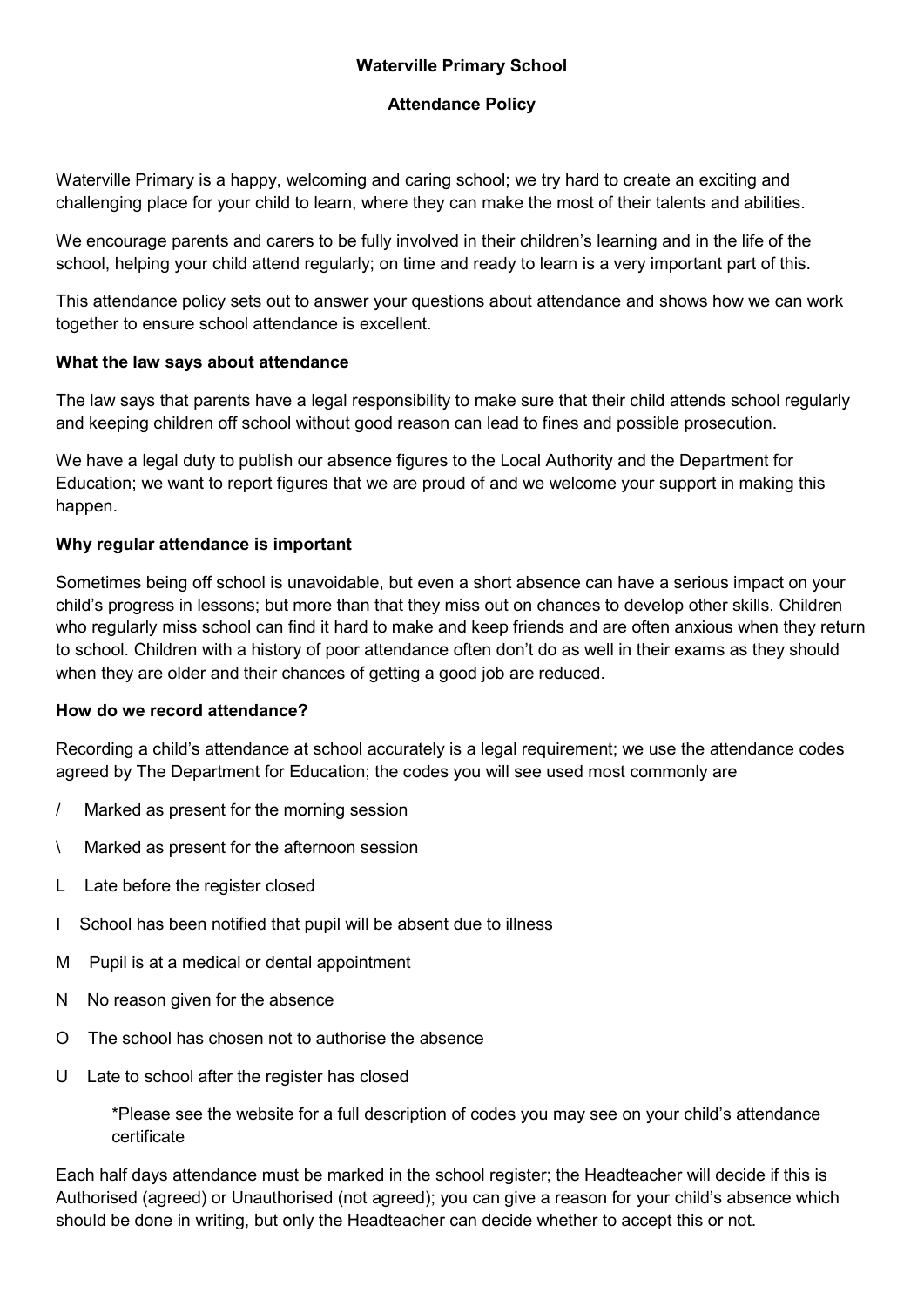The Headteacher will usually agree to your child being off if they are ill, have a medical appointment that cannot be organised outside the school day or if an emergency arises.

If your child is regularly ill, the school may ask for a doctor's note or the Headteacher can choose not to authorise these absences.

There are a number of other reasons a Headteacher might not authorise your child's absence, these include:

- Taking your child on shopping trips or keeping them off on their birthday
- Arriving late for school (after the register has closed)
- Taking your child on a day trip or holiday not agreed by the Headteacher in advance.

## How to tell us if your child is going to be off school

- Telephone the school office on 0191 2006351 before 8.55am and leave a message on the answer machine or speak to a member of staff; you must give a reason why your child is not able to attend school and tell us when you think they will be back.
- Send your child in with a note when they return to school even if you have telephoned the school

If you are unsure if you should keep your child off school or if it's ok to send them back to school, please contact the school office for further advice.

#### If we don't hear from you.

This is known as 'First Day Response'; we must be sure your child is safe and well and if we don't hear from you before 8.55am we will call you to find out where they are. It's VERY IMPORTANT that you keep us up to date with telephone numbers for yourself and other people on your emergency contact list. If we can't get hold of anyone to check your child is safe and well, we may visit your home or in extreme cases inform the police.

#### How will we let you know about your child's attendance?

We will let you know about whole school attendance during newsletters published on our school app and also termly assemblies.

We will let you know about your child's attendance during parent consultation afternoons which take place each term.

#### What is good attendance?

All children should aim for a minimum of 95% attendance for the reasons we have mentioned above.

## How will we celebrate good and improving attendance?

Each week, children who attend school every day will receive an extra 'attendance playtime' on a Friday afternoon. Every term, any child who has 100% attendance will receive a termly certificate. At the end of the academic year any child who has a 100% attendance rate for the year will receive a special end of year treat.

## What will we do if we are concerned about your child's attendance?

We monitor attendance closely and regularly; if your child misses more than 10% of their time in school for any reason they are known as 'Persistently Absent'; this level is set by the government. If your child's attendance is a cause for concern (below 95%) or they are persistently absent (90% or below) we will be working with you to look at how this can be improved. In most cases you will be invited into school to discuss your child's absence and we will develop an action plan with you to look at the reasons why your child is absent and put support in place to look at any problems there may be.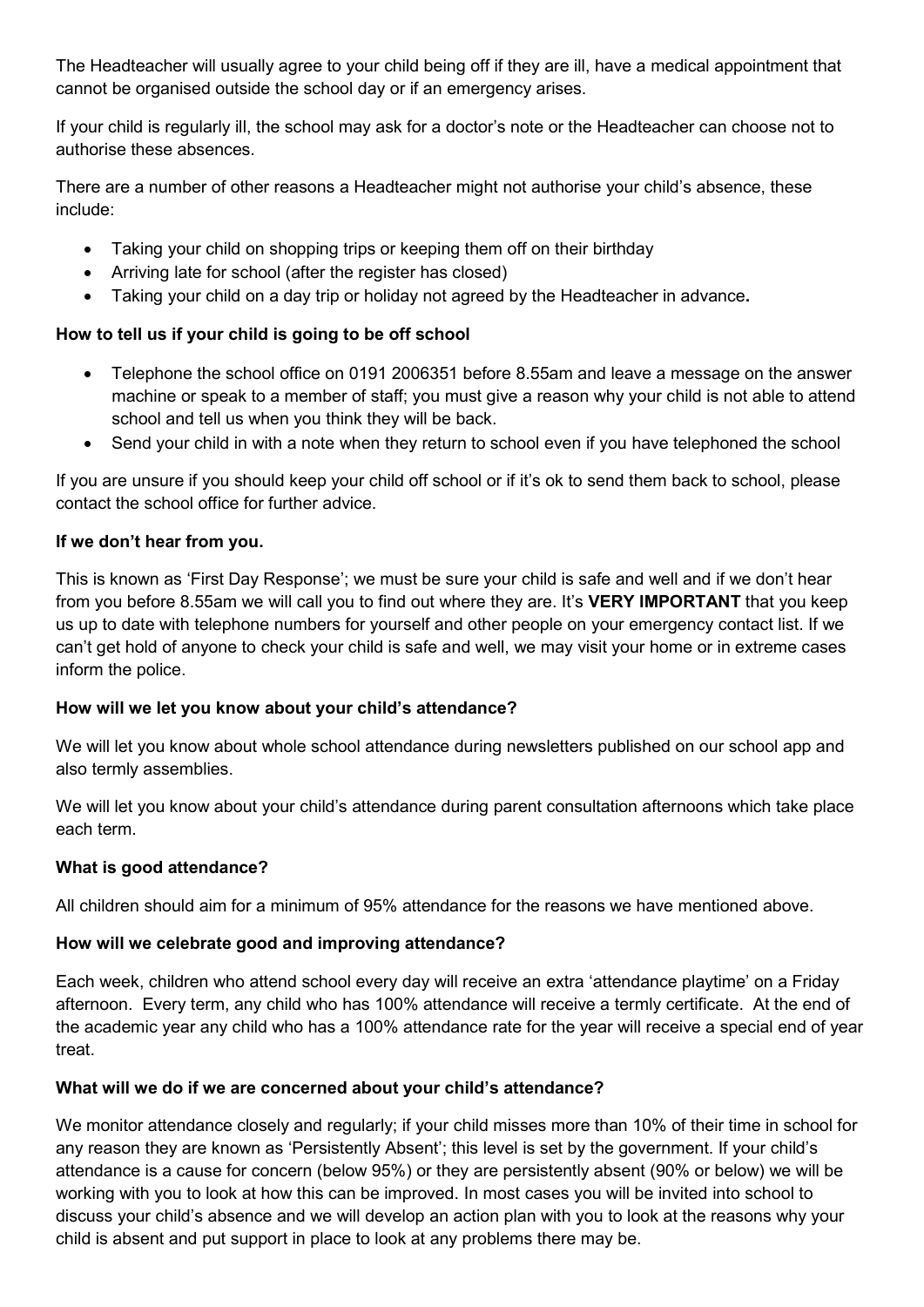It is important that you do work with us to avoid the Headteacher asking The Attendance and Placement Team to get involved; the APT will:

- 1. Issue a Penalty Warning notice and ask the school to monitor your child's attendance for 4 weeks.
- 2. If your child's attendance does not improve, the school will inform the APT and they will Issue a Penalty Notice fine, in North Tyneside this is £60 per parent per child (rising to £120 if not paid within 21 days).
- 3. If the fine is not paid North Tyneside will pursue the matter to the courts.
- 4. If your child's attendance does not improve over the next 4 weeks you can be taken to court even if you have paid the initial fine for what is called an 'Aggravated Offence' and fines are then significantly larger and there is a chance of a prison sentence.

# We want to avoid this at all costs, so if your child has a problem with coming to school, please let us know so that we can stop the problem getting worse.

# Term Time Holidays

From September 2013 the law around holidays in term-time changed; the law now makes it clear that a Headteacher cannot agree to a child being absent from school for a holiday unless there are exceptional circumstances.

It is up to you to provide the school with evidence of exceptional circumstances, but only the Headteacher can decide if the reason you have given can be considered exceptional and agree the holiday. If the Headteacher doesn't give permission and you choose to go anyway, this will be recorded as unauthorised.

At Waterville Primary School we have a policy of not authorising any holidays during term time. At present our school does not issue penalty notices. However, the Headteacher and Governors closely monitor attendance and should a need arise this will be reviewed on a termly basis. If the school does adopt a different approach to the non-authorising of holidays then the school will request that the Attendance and Placement Team issue a Penalty Notice fine, in North Tyneside. This is £60 per parent per child (rising to £120 if not paid within 21 days). If you fail to pay your fine North Tyneside Council's policy is **ALWAYS** to pursue payment through the courts, this can lead to a fine of up to £2,500, a Community Order, Parenting Order or ultimately a prison sentence.

## Lateness to school

We believe that every minute in school is very important. At Waterville Primary learning starts immediately at 8.55am. Children arriving late will miss this important learning. Children arriving late in school are often anxious about what they have missed and this may lead to them not wanting to come to school.

The school day starts at 8.55am and we need your child to be in class by then; arriving after this will result in a late mark. Our Breakfast Club starts at 8.00am with last entry at 8.35am. Children who attend our Breakfast Club have the best attendance and punctuality.

School closes the register at 9.30am. If your child arrives after this, they will be marked as having an unauthorised absence; a Penalty Notice fine can be given if your child is late regularly.

## \*\*If getting your child to school on time is a struggle, please tell us, we are here to listen and help\*\*

## How can you help?

- Make sure your child gets a good nights sleep
- Help your child with homework and reading so they aren't worried about being 'in trouble' at school